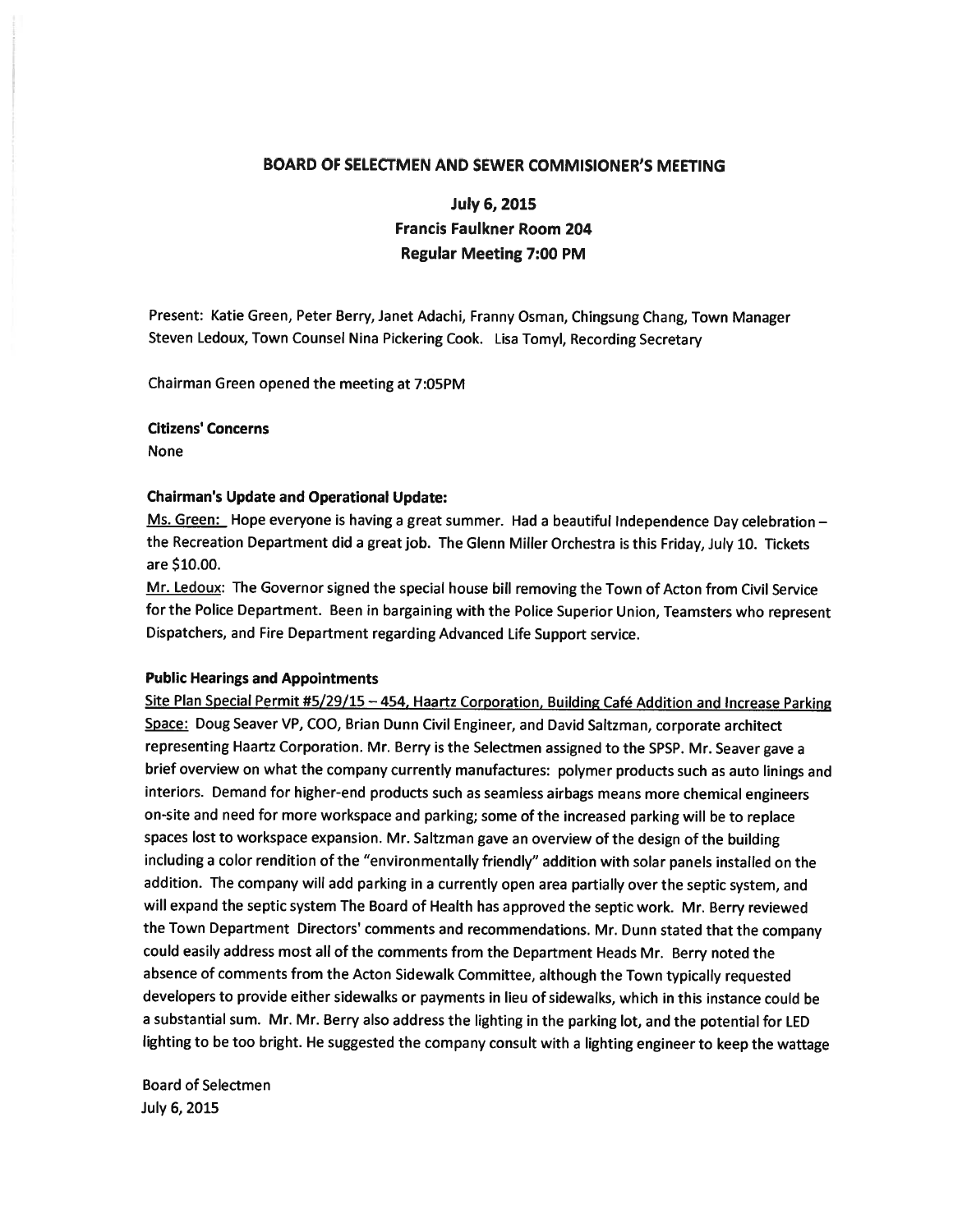low. Mr. Dunn or Mr. Saltzman said that key issue is not wattage but level of lumens at groun<sup>d</sup> level and that the company would work with the Town to ensure the lumens level was appropriate.

Ms. Adachi asked for confirmation that the proposed work would be outside of the 100' wetlandsprotection buffer zone: yes. She noted the Design Review Board's suggestion of plantings or other shading for the large windows; the company will be installing special shades.

Jim Snyder-Grant, <sup>18</sup> Half Moon Hill —Reminded the Board and Haartz Corporation of the zoning requirement for bicycle parking. Mr. Berry stated that the Planning Department already addressed the bicycle parking issue.

Dean Charter, Charter Road —Said The use of green space over the septic system for parking was <sup>a</sup> goo<sup>d</sup> solution from an environmental perspective that would leave the surrounding woods intact. Mr. Charter added that the brightest lights at the school which is exemp<sup>t</sup> from the Town's bylaws. Mr. Berry moved to approve the SPSP on condition that the applicant satisfy the comments of the Planning and Engineering, work out <sup>a</sup> contribution to the Sidewalk Fund and delegate the Chairman to sign with the conditions as outlined in the department comments/memo . Ms. Adachi second. All Ayes (5-0).

Medical Mariiuana Dispensary, Mass Wellspring: Stephanie Lipton, President of Mass Wellspring gave an overview of the history of the company, and how the propose<sup>d</sup> dispensary would operate. The company will offer mostly home delivery versus walk-ins. The building will have <sup>a</sup> high degree of security. It is <sup>a</sup> cash business but there is <sup>a</sup> <sup>p</sup>lan for <sup>a</sup> credit union. Offering delivery services will decrease the traffic into the facility. Patients will have access to the dispensary during normal business hours; cultivation will be <sup>a</sup> 24/7 operation inaccessible to patients and the genera<sup>l</sup> public. Ms. Lipton is looking for an approximately <sup>5000</sup> sq ft space for the cultivation, and the security will be 24/7 video in both cultivation area and dispensary. Visitors will require <sup>a</sup> medical marijuana card, which requires that <sup>a</sup> patient be in the MA Department of Public Health system, and <sup>a</sup> valid <sup>p</sup>icture ID,. As where security is concerned, the cash on hand is more of an issue than the marijuana

Deputy Police Chief Burrows reported that <sup>a</sup> dispensary had opene<sup>d</sup> in Salem <sup>a</sup> week earlier and the cultivation center is an Amesbury. The security is very tight, with drivers that must alter their delivery routes, notify the MA Department of Public Health if there is any diversion from security (if drivers are robbed, etc). Salem limits foot traffic, requires appointments. Ms. Lipton said Mass Wellspring also will require appointments, though that is not <sup>a</sup> requirement under the law.

The company needs <sup>a</sup> letter from the Town to submit with its application to the state. Town Counsel explained that the dispensary law prohibits the Town from banning or blocking the dispensary, but the Town is not obligated to furnish <sup>a</sup> letter, whether to express suppor<sup>t</sup> or non-opposition.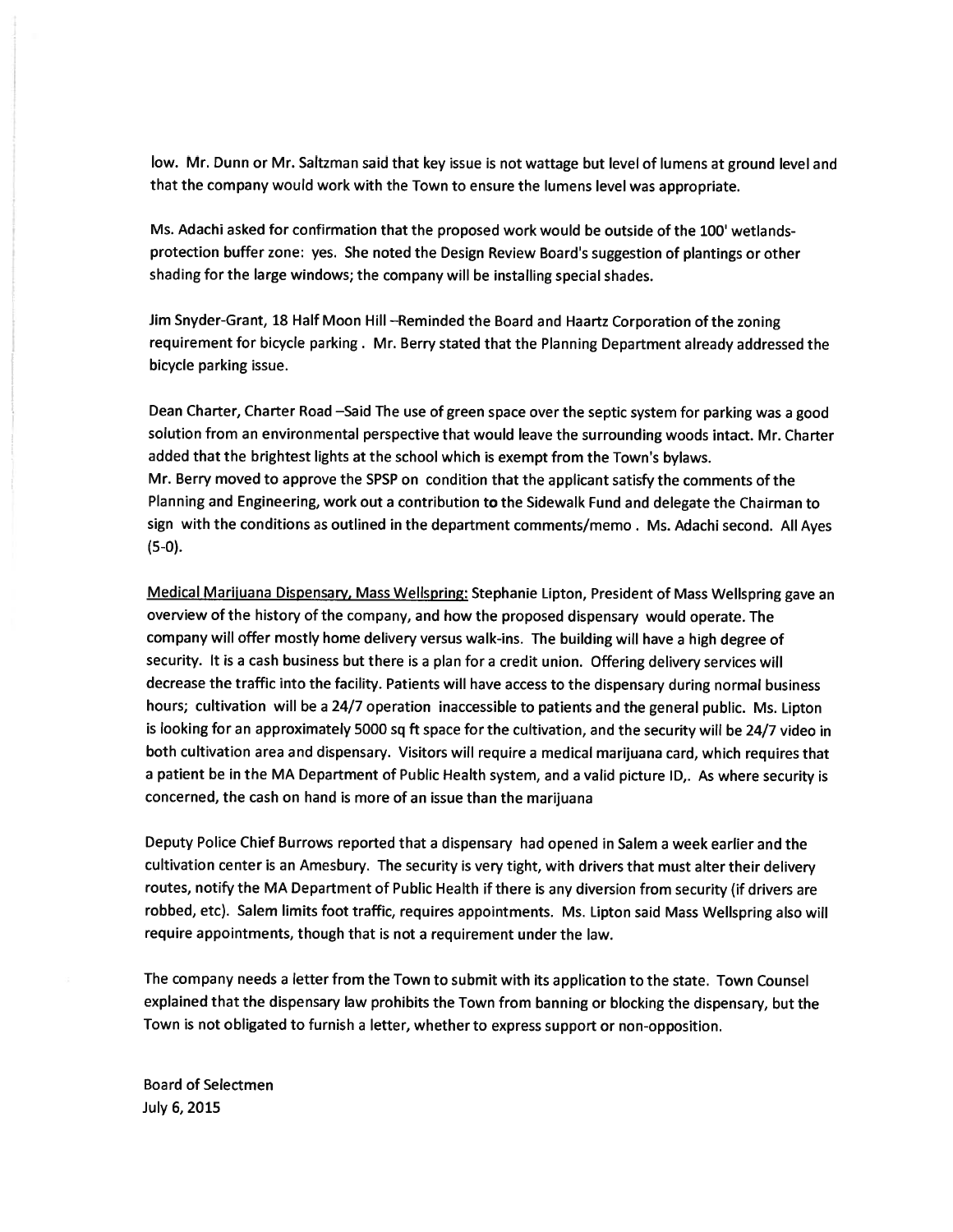Harry Wilson - Asked if this item could be added to the Special Town Meeting.

Board members were inclined to submit <sup>a</sup> letter of non-opposition, essentially confirming what the Town's obligation was under the dispensary law. PB — moved to have the Board approve the submission of <sup>a</sup> letter of non-opposition for the Mass Wellsprng application to the MA Department of Public Health to open <sup>a</sup> medicinal marijuana facility. Ms. Adachi seconded. All Ayes. (5-0)

Common Victualler License, 7<sup>th</sup> Settlement South, LLC – Sherryl Gould, Gould Law Offices and Peter Henry representing 7<sup>th</sup> Settlement South, LLC. Ms. Adachi moved to approve the common victualler license and Mr. Chang seconded. All Ayes (5-0)

Transfer of Stock and Renovations to Existing Building,  $7<sup>th</sup>$  Settlement South, LLC – Ms. Adachi moved to approve the transfer of stock and renovations to existing building. Mr. Chang seconds, All Ayes. (5-0)

### Selectmen's Business

Request for Fee Waiver, Acton Wine and Spirits — Mr. Ledoux explained the uniform fee policy the Board established <sup>a</sup> few years back. As the Board of Health memorandum indicated, the equipment requires regular inspection and all other stores that have bottle-return machines pay the inspection fee. Mr. Chang moved to deny the waiver of fee, Mr. Berry seconded. All Ayes. (5-0)

Board to Consider Special Town Meeting: Over the pas<sup>t</sup> 4-5 years the Town has been involved with litigation with Walker Realty. The Board has made <sup>a</sup> tentative agreemen<sup>t</sup> with Walker Realty to purchase the parce<sup>l</sup> for \$1.8 million. Part of the agreemen<sup>t</sup> is to allow the Kennedy landscape business to remain there for the rest of the season. The high school auditorium is available on August  $4^{\text{th}}$ . Mr. Ledoux's recommendation is to open and close the warrant for the one article.

Barry Rosen, <sup>5</sup> Windemere Drive,- Asked Town Counsel if the warrant article did not pass at Town Meeting, would the matter go back to litigation. Ms. Pickering Cook stated that it would.

Ms. Adachi moved to approve the Special Town Meeting on August 4, 2015 at <sup>7</sup> pm with the one warrant article on the acquisition of the Walker Realty property and opening and closing of the <sup>1</sup> warrant article. Mr. Berry seconded. All Ayes. (5-0)

Update on Acton Leadership Group – Ms. Green gave an update on ALG. June  $18<sup>th</sup>$  was the most recent meeting. Discussion of having <sup>a</sup> 3-board meeting with Board of Selectmen, Finance Committee, and School Committee. The School Committee suggested they are interested in having <sup>a</sup> School Finance <sup>101</sup> meeting with <sup>5</sup> Boards (Acton BOS, FinCom, Boxborough BOS and FinCom, ABSC) or just the <sup>3</sup> Acton boards. Ms. Osman would like to see the 3 boards meet, but would like transportation to be <sup>a</sup> discussion point. Ms. Adachi stated she was interested in 3-board meeting that included Town concerns and did not simply focus on AB, andinvolved discussion of specific topics that would keep the